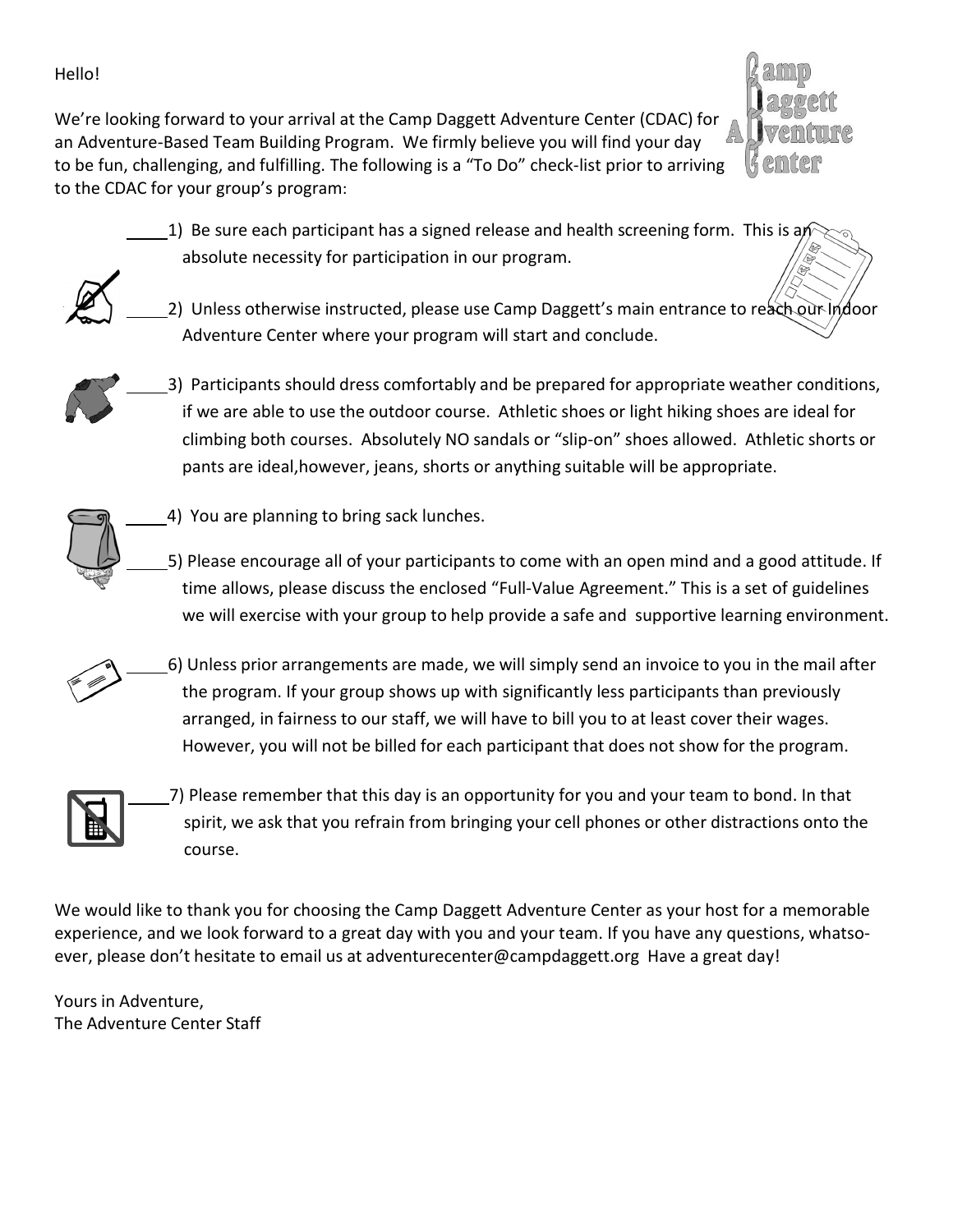# **Full Value Agreement**

**WORK AS A TEAM**—Agree to work together toward common goals throughout the day. Respect, support, cooperation, trust and feeling valued are key components.

**BE SAFE**—Agree to keep yourself and others safe. *Physical* safety is "a given." This program is safer than skateboards, rollerblades, mountain bikes, or even riding in a car! However, individual good judgment and adhering to safety standards is imperative. We are equally concerned with *Emotional* safety. Negative put-downs, so quickly and easily said, are not repaired with a splint or Band-Aid. Please speak the language of encouragement. Use put-ups and positive support and a lot of it!

**SPEAK UP**—Agree to give and receive feedback. Groups and individuals grow when there is an active exchange of ideas and feelings. Speak up when something isn't going right and be willing to be a part of the solution.

Following this set of guidelines helps to create a safe and more enjoyable learning atmosphere for everyone involved.

Thank You!